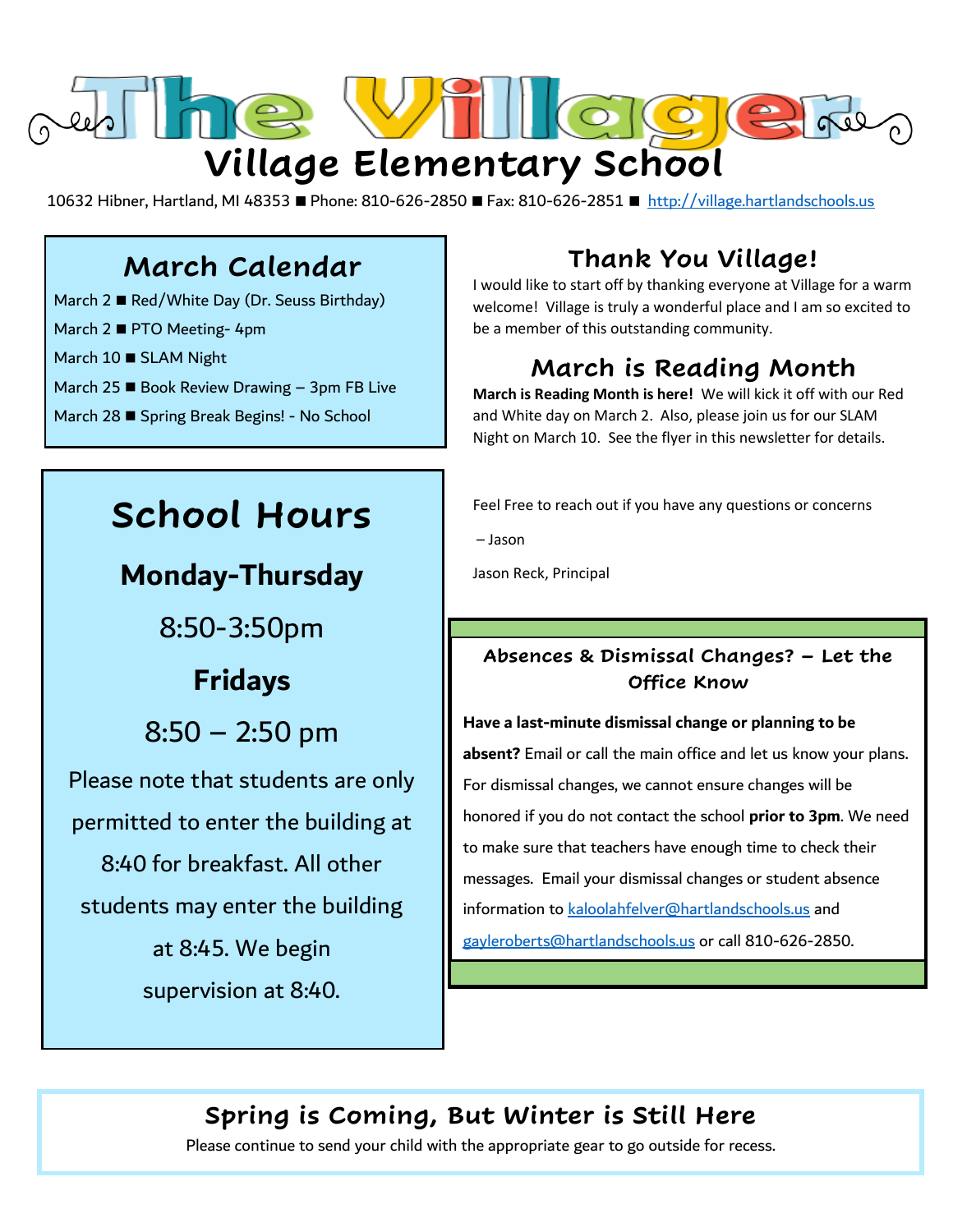# **Village Elementary SLAM Night STEM, Literacy, Art and More!**

Airplane Race

The Curse of the Canyon

Visit the Book Fair<br>A free book for every kid! RSVP by March 4th for a bonus raffle entry **Guest Readers:** Mr. Reck @ 6pm Special Agent Campbell @ 7:10 Mystery Reader @ 7:20 Special surprise following!

> **Robotics** Demonstration

> > Free Pizza and Dessert

Rattles **Book Basket Bean Bag Art Experience Basket STEM Basket** 

**Selfie Station** (as shown here)

March 10th 5:30-7:30 See your students' art on display and visit your students' STEM lab!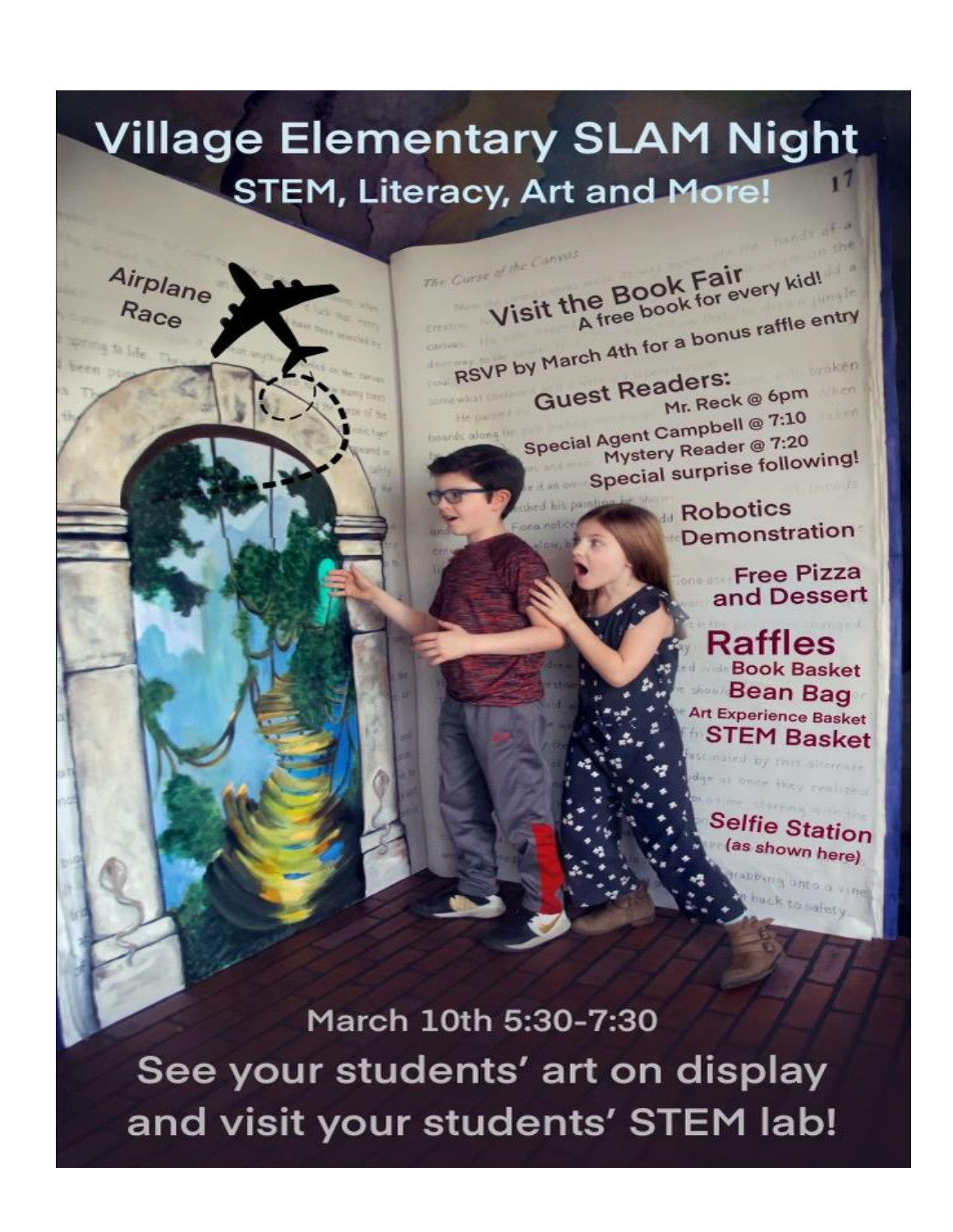# **Kindergarten Orientation**

#### **Kindergarten Enrollment**

I cannot believe that it is already time to begin thinking about the 2022-2023 school year, but alas here we are. This year Kindergarten enrollment for the 22/23 school year will open on February 1 and will take place online. You can access our online learning platform at Hartland Enrollment. If your student is a current junior kindergarten student, you can simply login and recertify your information through MiStar. This is the same process that you will go through at the end of every year here on out.

We encourage you to please share this information with any other local families that you believe would love to attend Hartland Schools. Our School of Choice enrollment opens on February 1<sup>st</sup> as well for anyone not currently an HCS resident.

### **No Outside Visitors or Parents Allowed in the Building**

To keep our building as clean as possible, NO outside visitors will be allowed in. This means that parents that need to drop things off will need to ring the buzzer and leave the items outside by the door. No parents will walk their children to class or come into the building to pick them up. They will need to ring the buzzer and your student will be brought to you outside. We will have no parent volunteers in the classrooms, and if you are asked to attend a meeting, we may ask that it be held virtually.

## **PTO Book Review Basket Winners**

Village PTO is proud to announce the start of the Monthly Book Review Contests. The contest gets kids excited to READ and share their thoughts and ideas about their books. Here's how it works:

- Has your child completed the Book Review Template written, video or both?
- Email your completed review to welovevillage@gmail.com
- There is NO LIMIT to the number of entries monthly or yearly!
- Keep reading for more chances to WIN!

Drawings to WIN a fun book basket occurs at the end of every month. At least 3 baskets per month will be raffled off. All entries carry over throughout the year, so the more you read the more chances you have to win!

#### **Check out the baskets in our front office to see what you could win this month!**

## **Student Placement Information 22/23**

Parent input forms for the 2022/23 school year are due by March 11, 2022. We look forward to reviewing your input as we begin to make decisions on placement. **Use the link below to provide your information and please fill a** 

**separate form out for each of your students.**

**[Parent Input Form](https://docs.google.com/forms/d/e/1FAIpQLSeqKP2JDtre9vAStrdzb-sw30pGLc6LdxjJ6Thp4YLlktuTHg/viewform)**